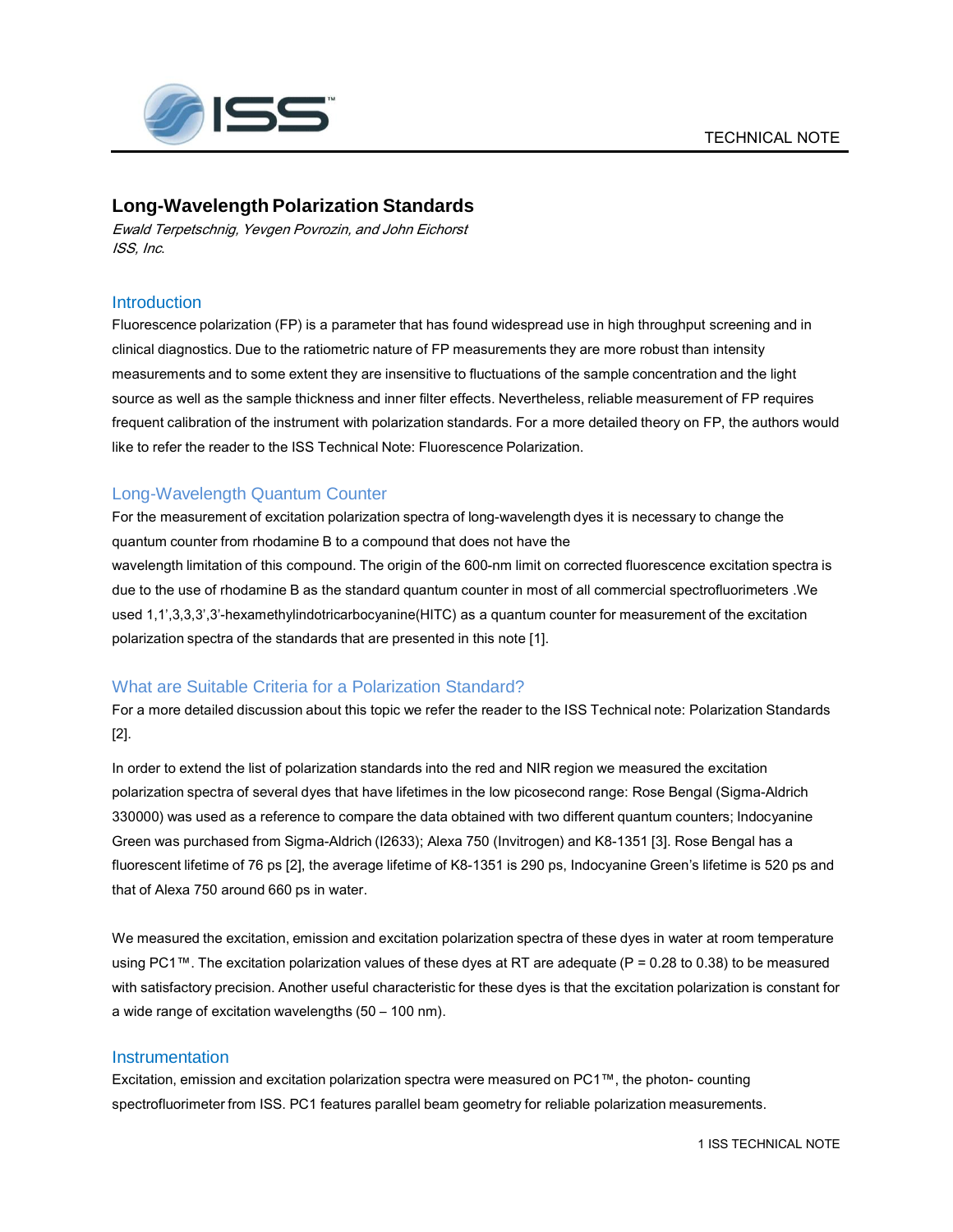Polarization measurements can be performed in the L or T-format. Vinci – Multidimensional Fluorescence Spectroscopy, a comprehensive and flexible fluorescence analysis software package, enables instrument control and data acquisition directly from the PC.

PC1™ can be fully upgraded to the K2™- Multifrequency Phase Fluorometer for fluorescence and phosphorescence lifetime measurements. A variety of light sources and accessories are available for a wide range of applications.



Figure 1. Schematic drawing of PC1, the photon-counting spectrofluorimeter from ISS.

### **Spectra**

For the measurement of the excitation polarization spectra shown below the excitation and emission slits were 2mm, the solvent was water and the T was 25oC. All excitation measurements were performed using 1,1',3,3,3',3' hexamethylindotricarbo-cyanine (HITC) (triangular cuvette with a saturated solution of HITC in acetonitrile). Prior to measurement of the long-wavelength standards, we obtained the excitation polarization spectrum of Rose Bengal with this set up (Figure 1.) and compared the data to that obtained with Rhodamine B as a quantum counter (ISS technical note: Polarization Standards). The polarization spectra of Rose Bengal obtained with different quantum counters are in good agreement. Figures 2 to 4 show the excitation polarization spectra of Indocyanine Green, K8-1351 and Alexa750.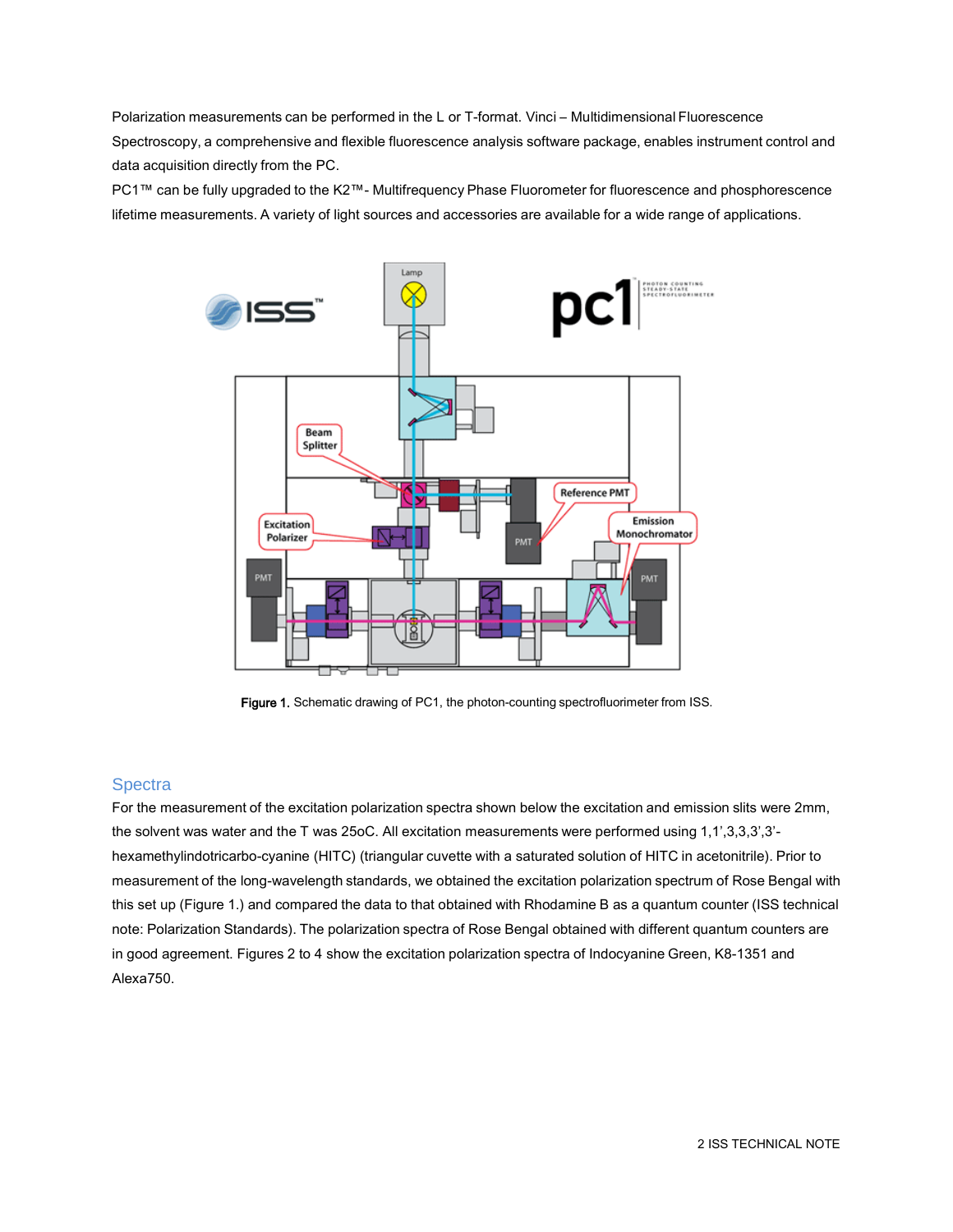

Figure 2. Plot a shows the excitation polarization spectrum of Rose Bengal with a polarization value of P =0.344 for the recommended excitation range for polarization measurements. Plot b shows the excitation and emission spectra (λmax(ex)=548 nm, λmax(em)=567 nm) of Rose Bengal in water. Data was acquired on PC1 using a 300W Xenon lamp.



Figure 3. Plot a shows the excitation polarization spectrum of Indocyanine Green in water with a polarization value of  $P = 0.379$ for the recommended excitation range for polarization measurements. Plot b shows the absorption and emission spectra (λmax(abs)=780 nm, λmax(em)=822 nm) of Indocyanine Green in water. Data was acquired on PC1 using a 300W Xenon lamp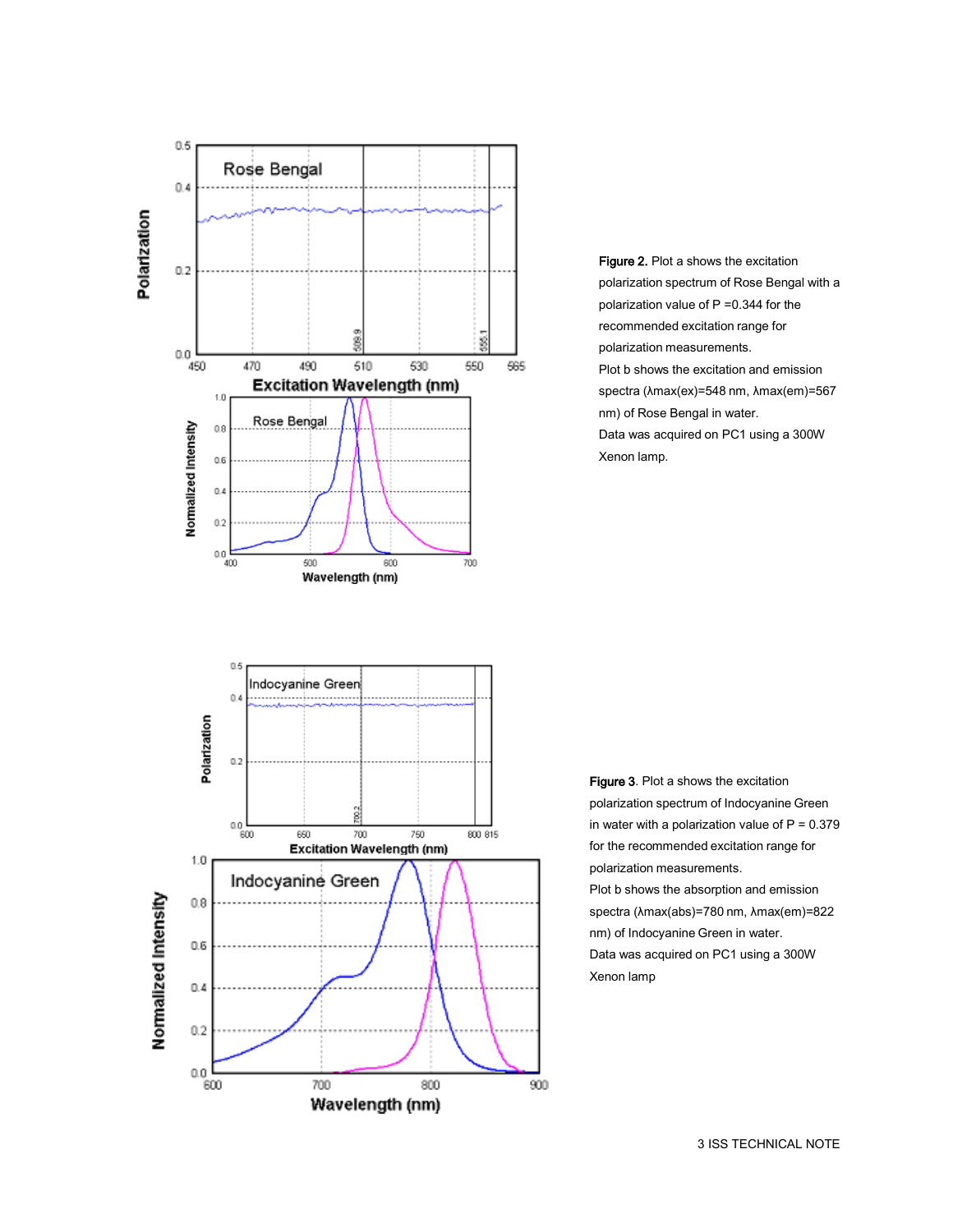

Figure 4. Plot a shows the excitation polarization spectrum of K8-1351 in water with a polarization value of P = 0.333 for the recommended excitation range for polarization measurements. Plot b shows the excitation and emission spectra (λmax(ex)=656 nm, λmax(em)=676 nm) of K8-1351 in water. Data was acquired on PC1 using a 300W Xenon lamp.



Figure 5. Plot a shows the excitation polarization spectrum of Alexa Fluor 750 in water with a polarization value of P = 0.282 for the recommended excitation range for polarization measurements. Plot b shows the excitation and emission spectra (λmax(ex)=756 nm, λmax(em)=774 nm) of Alexa Fluor 750 in water. Data was acquired on PC1 using a 300W Xenon lamp.